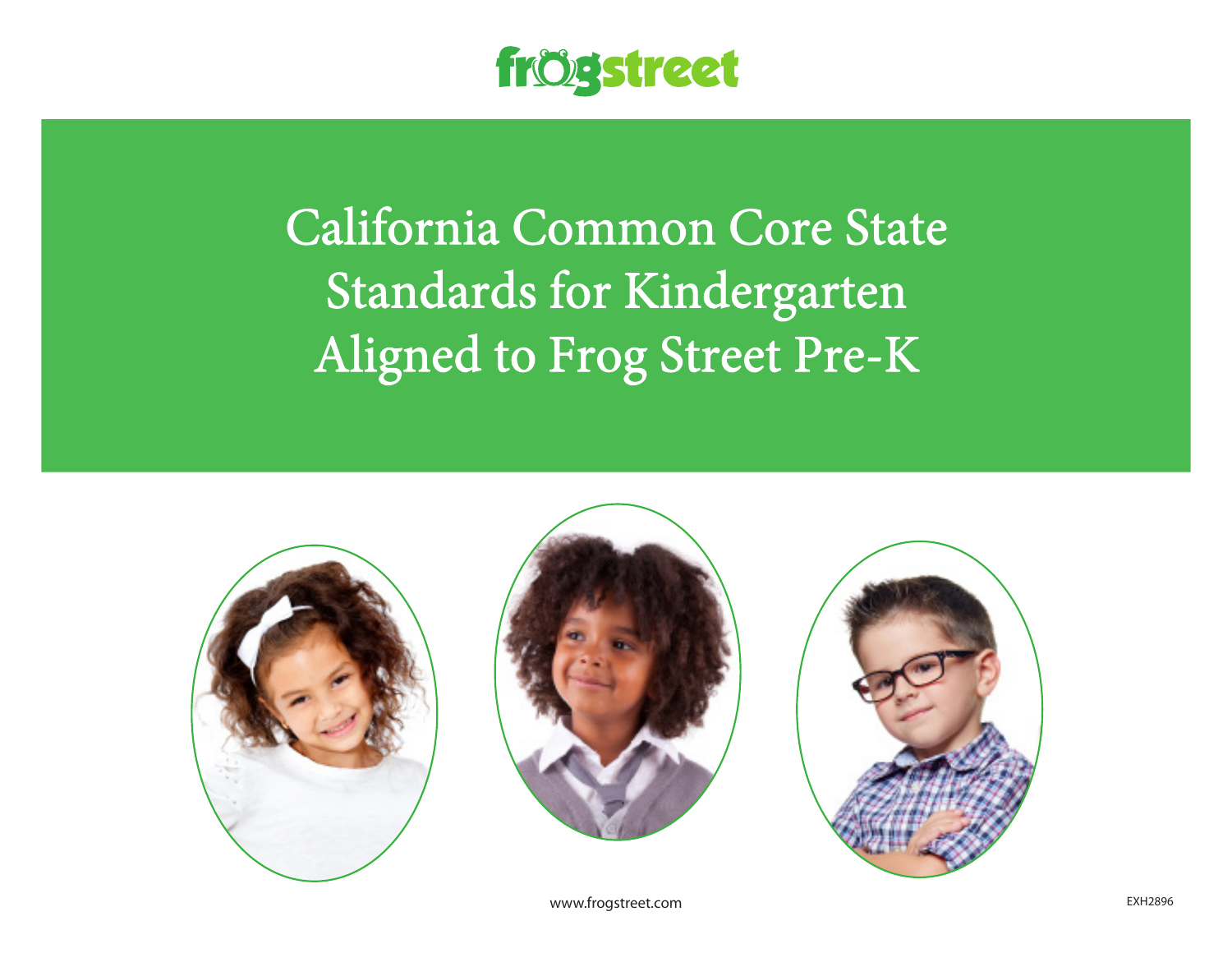## **California Common Core State Standards for Kindergarten Aligned to Frog Street Pre-K**

| California Common Core State Standards for Kindergarten                                                                | Frog Street Pre-K Teacher Guide Page References                                             |
|------------------------------------------------------------------------------------------------------------------------|---------------------------------------------------------------------------------------------|
|                                                                                                                        | English Language Arts & Literacy in History/Social Studies, Science, and Technical Subjects |
| <b>Reading Standards for Literature</b>                                                                                |                                                                                             |
|                                                                                                                        | <b>Key Ideas and Details</b>                                                                |
| 1. With prompting and support, ask and answer questions about   Two daily Read Aloud Lessons provide opportunities for |                                                                                             |
| key details in a text.                                                                                                 | children to engage in questioning activities about key details in                           |
|                                                                                                                        | the text before, during, and after reading in each of the nine                              |
|                                                                                                                        | Thematic Units (pages 16-17, 18-19, 42-43, 44-45, 68-69, 70-                                |
|                                                                                                                        | 71, 94-94, 96-97 in each Teacher Guide). In addition, Small                                 |
|                                                                                                                        | Group Literacy Lessons (pages 20-21, 46-47, 72-73, 98-99 in                                 |
|                                                                                                                        | each Teacher Guide) extend this learning.                                                   |
| 2. With prompting and support, retell familiar stories, including                                                      | TG1: 97 TG2: 18, 43, 71 TG3: 45, 71, 99 TG4: 17, 41, 43, 44,                                |
| key details.                                                                                                           | 61, 69 TG5: 11, 68 TG7: 9, 21 TG8: 36, 62 TG9: 95                                           |
| 3. With prompting and support, identify characters, settings, and                                                      | TG1: 18, 71 TG2: 19, 42, 43, 70 TG3: 18, 19, 95, 97 TG4: 19,                                |
| major events in a story                                                                                                | 21, 43, 45, 69 TG5: 69, 71, 95 TG6: 19, 42, 69, 95, 96 TG7: 17,                             |
|                                                                                                                        | 45 TG9: 16, 96                                                                              |
| <b>Craft and Structure</b>                                                                                             |                                                                                             |
| 4. Ask and answer questions about unknown words in a text                                                              | TG1: 17, 69, 94, 95 TG2: 19, 42, 72 TG3: 94 TG4: 42, 95 TG5:                                |
|                                                                                                                        | 71 TG6: 18 TG8: 42 TG9: 19, 45, 70, 71, 98                                                  |
| 5. Recognize common types of texts (e.g., storybooks, poems,                                                           | TG1: 69, 96 TG2: 44, 68, 94 TG3: 16, 17, 18, 70, 94 TG4: 16,                                |
| fantasy, realistic text). CA                                                                                           | 18, 42, 68, 70, 94, 95, 96 TG5: 16, 18, 19, 42, 44, 45, 68, 69, 94                          |
|                                                                                                                        | TG6: 16, 42, 44, 45, 70, 71, 95, 96 TG7: 17, 19, 42, 44, 68, 69,                            |
|                                                                                                                        | 97 TG8: 16, 18, 19, 44, 45, 68, 69, 70, 71, 94, 95, 96 TG9: 16,                             |
|                                                                                                                        | 18, 42, 68, 70, 94, 95                                                                      |
| 6. With prompting and support, name the author and illustrator of                                                      | TG1: 16, 18, 43 TG2: 18, 71 TG3: 96 TG5: 69, 71 TG6: 19                                     |
| a story and define the role of each in telling the story.                                                              |                                                                                             |
| Integration of Knowledge and Ideas                                                                                     |                                                                                             |
| 7. With prompting and support, describe the relationship between                                                       | TG1: 43, 96 TG2: 18, 19, 95, 96 TG3: 42 TG4: 68 TG5: 17, 71,                                |
| illustrations and the story in which they appear (e.g., what                                                           | 94 TG6: 16, 19, 21, 69 TG7: 45 TG8: 96 TG9: 19, 46, 72                                      |
| moment in a story an illustration depicts).                                                                            |                                                                                             |
| 8. (Not applicable to literature)                                                                                      | N/A                                                                                         |
| 9. With prompting and support, compare and contrast the                                                                | TG1: 17, 71 TG2: 19, 43, 96 TG3: 19, 42, 95 TG4: 42, 43, 44,                                |
| adventures and experiences of characters in familiar stories                                                           | 45, 69, 97 TG5: 15, 19, 71 TG7: 45 TG8: 70                                                  |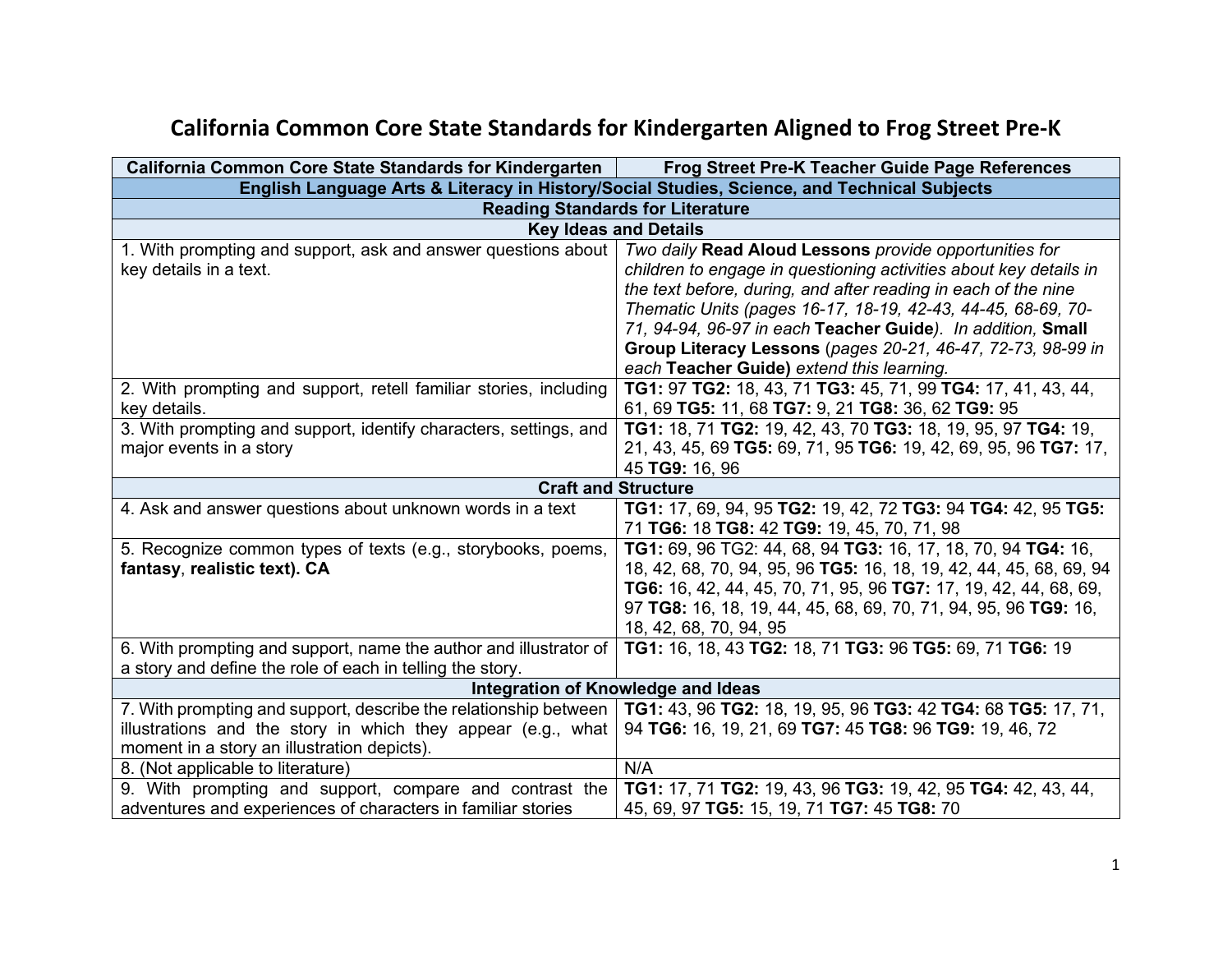| <b>Range of Reading and Level of Text Complexity</b>                                                                         |                                                                  |
|------------------------------------------------------------------------------------------------------------------------------|------------------------------------------------------------------|
| 10. Actively engage in group reading activities with purpose and                                                             | TG1: 16, 18, 43, 68, 70 TG2: 18, 42, 68, 69, 70, 71, 94, 96      |
| understanding.                                                                                                               | TG3: 16, 18, 44, 68, 70, 94, 96 TG4: 16, 18, 44, 68, 94, 95, 96  |
| a. Activate prior knowledge related to the information and                                                                   | TG5: 16, 18, 42, 44, 68, 70, 71, 73, 94, 96 TG6: 16, 18, 42, 44, |
| events in texts. CA                                                                                                          | 68, 70, 94, 96 TG7: 16, 18, 42, 44, 68, 70, 96 TG8: 16, 18, 42,  |
|                                                                                                                              | 43, 44, 68, 69, 70, 94, 94, 95, 96, 97 TG9: 16, 17, 18, 19, 44,  |
|                                                                                                                              | 45, 70, 71, 94, 96, 97                                           |
| 10. Actively engage in group reading activities with purpose and                                                             | TG1: 21, 43, 44, 70, 96, 97 TG2: 18, 42, 44, 46, 70, 71, 94, 95, |
| understanding.                                                                                                               | 96 TG3: 18, 42, 70, 71, 94, 96 TG4: 16, 42, 44, 68, 72 TG5: 17,  |
| b. Use illustrations and context to make predictions about                                                                   | 18, 42, 68, 70, 94 TG6: 18, 68, 69, 94 TG7: 17, 42, 96 TG8: 71   |
| text. CA                                                                                                                     | <b>TG9: 18</b>                                                   |
| <b>Reading Standards for Informational Text</b>                                                                              |                                                                  |
|                                                                                                                              | <b>Key Ideas and Details</b>                                     |
| 1. With prompting and support, ask and answer questions about   TG1: 42, 44, 45 TG2: 16, 17, 69 TG3: 16, 17, 43, 69 TG4: 18  |                                                                  |
| key details in a text.                                                                                                       | TG5: 42 TG6: 42 TG7: 18 TG8: 16, 42, 43, 68, 69, 94, 95 TG9:     |
|                                                                                                                              | 16, 42, 68                                                       |
| 2. With prompting and support, identify the main topic and retell                                                            | TG1: 44, 45, 71, 97 TG2: 16, 17, 21, 68, 69, 94, 95 TG3: 16,     |
| key details of a text.                                                                                                       | 17, 43, 69 TG4: 17, 42, 69, 95 TG5: 19, 43 TG6: 19, 43, 70       |
|                                                                                                                              | TG7: 17, 42, 43, 69, 95 TG8: 16, 17, 21                          |
| 3. With prompting and support, describe the connection between                                                               | TG2: 68 TG4: 17 TG5: 18, 45 TG7: 19                              |
| two individuals, events, ideas, or pieces of information in a text.                                                          |                                                                  |
| <b>Craft and Structure</b>                                                                                                   |                                                                  |
| 4. With prompting and support, ask and answer questions about   TG1: 17, 69, 94, 95 TG2: 19, 42, 72 TG3: 94 TG4: 42, 95 TG5: |                                                                  |
| unknown words in a text. (See grade K Language standards 4-                                                                  | 71 TG6: 18 TG8: 42 TG9: 19, 45, 70, 71, 98                       |
| 6 additional expectations.) CA                                                                                               |                                                                  |
| 5. Identify the front cover, back cover, and title page of a book.                                                           | TG1: 16, 18, 43 TG2: 18 TG3: 96 TG5: 69, 71 TG6: 19              |
| 6. Name the author and illustrator of a text and define the role of                                                          | TG1: 16, 18, 43 TG2: 18, 71 TG3: 96 TG5: 69, 71 TG6: 19          |
| each in presenting the ideas or information in a text.                                                                       |                                                                  |
| Integration of Knowledge and Ideas                                                                                           |                                                                  |
| 7. With prompting and support, describe the relationship between                                                             | TG1: 43, 96 TG2: 18, 19, 95, 96 TG3: 42 TG4: 68 TG5: 17, 71,     |
| illustrations and the text in which they appear (e.g., what person,                                                          | 94 TG6: 16, 19, 21, 69 TG7: 45 TG8: 96 TG9: 19, 46, 72           |
| place, thing, or idea in the text an illustration depicts).                                                                  |                                                                  |
| 8. With prompting and support, identify the reasons an author                                                                | TG1: 16, 18, 43, 96-97 TG2: 18, 68-69, 71, 94, 96 TG3: 18, 42-   |
| gives to support points in a text.                                                                                           | 43, 96 TG4: 16, 42-43, 44-45, 94 TG5: 68-69, 70-71, 94-95, 96-   |
|                                                                                                                              | 97 TG6: 19, 96-97 TG7: 45 TG8: 18, 70-71, 96 TG9: 45, 92         |
|                                                                                                                              |                                                                  |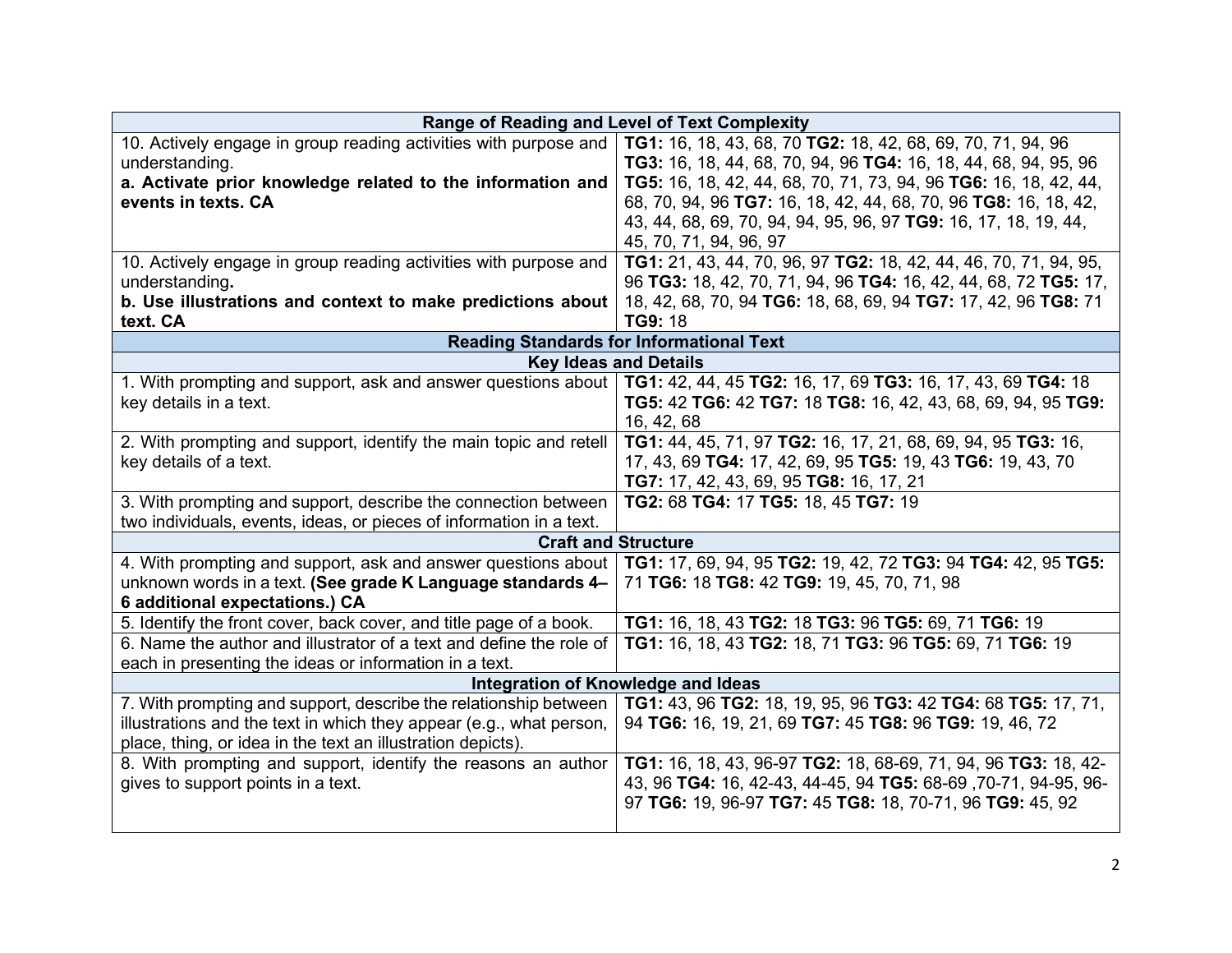|                                                                                                                         | Resources: Strategy Card - Read Aloud                                                                                      |
|-------------------------------------------------------------------------------------------------------------------------|----------------------------------------------------------------------------------------------------------------------------|
| 9. With prompting and support, identify basic similarities in and                                                       | Children participate in two Read Aloud Lessons each day that                                                               |
| differences between two texts on the same topic (e.g., in                                                               | engages them in activities that compare the two texts in various                                                           |
| illustrations, descriptions, or procedures).                                                                            | ways such as illustrations, characters, setting, procedures.                                                               |
|                                                                                                                         |                                                                                                                            |
|                                                                                                                         | TG2: 68 TG4: 17 TG5: 18, 45 TG7: 19                                                                                        |
|                                                                                                                         | Range of Reading and Level of Text Complexity                                                                              |
| 10. Actively engage in group reading activities with purpose and                                                        | TG1: 16, 18, 43, 68, 70 TG2: 18, 42, 68, 69, 70, 71, 94, 96                                                                |
| understanding.                                                                                                          | TG3: 16, 18, 44, 68, 70, 94, 96 TG4: 16, 18, 44, 68, 94, 95, 96                                                            |
| a. Activate prior knowledge related to the information and                                                              | TG5: 16, 18, 42, 44, 68, 70, 71, 73, 94, 96 TG6: 16, 18, 42, 44,                                                           |
| events in texts. CA                                                                                                     | 68, 70, 94, 96 TG7: 16, 18, 42, 44, 68, 70, 96 TG8: 16, 18, 42,                                                            |
|                                                                                                                         | 43, 44, 68, 69, 70, 94, 94, 95, 96, 97 TG9: 16, 17, 18, 19, 44,                                                            |
|                                                                                                                         | 45, 70, 71, 94, 96, 97                                                                                                     |
| 10. Actively engage in group reading activities with purpose and                                                        | TG1: 21, 43, 44, 70, 96, 97 TG2: 18, 42, 44, 46, 70, 71, 94, 95,                                                           |
| understanding.                                                                                                          | 96 TG3: 18, 42, 70, 71, 94, 96 TG4: 16, 42, 44, 68, 72 TG5: 17,                                                            |
| b. Use illustrations and context to make predictions about                                                              | 18, 42, 68, 70, 94 TG6: 18, 68, 69, 94 TG7: 17, 42, 96 TG8: 71                                                             |
| text. CA                                                                                                                | TG9: 18                                                                                                                    |
|                                                                                                                         | <b>Reading Standards for Foundational Skills</b>                                                                           |
|                                                                                                                         | <b>Print Concepts</b>                                                                                                      |
| 1. Demonstrate understanding of the organization and basic   TG1: 9, 40, 66, 92 TG2: 14, 66, 92 TG5: 14, 92 TG6: 14, 40 |                                                                                                                            |
| features of print.                                                                                                      | TG7: 14 TG8: 14, 47, 73, 92 TG9: 8, 14, 40, 66, 92                                                                         |
| a. Follow words from left to right, top to bottom, and page by                                                          |                                                                                                                            |
| page.                                                                                                                   |                                                                                                                            |
| 1. Demonstrate understanding of the organization and basic                                                              | TG1: 9, 14, 21, 35, 40, 43, 52, 61, 66, 73, 87, 92, 95 TG2: 8,                                                             |
| features of print.                                                                                                      | 14, 21, 34, 39, 40, 92 TG3: 14, 40, 47, 66, 73, 92 TG4: 89, 95                                                             |
| b. Recognize that spoken words are represented in written                                                               | TG5: 14, 73, 89 TG6: 14, 34, 40, 47, 98 TG7: 20, 40, 47, 86                                                                |
| language by specific sequences of letters.                                                                              | TG8: 21 TG9: 34, 44, 47, 66, 99                                                                                            |
|                                                                                                                         |                                                                                                                            |
|                                                                                                                         | Resources: Strategy Cards: Read-Aloud and Alphabet                                                                         |
|                                                                                                                         | Knowledge                                                                                                                  |
| 1. Demonstrate understanding of the organization and basic                                                              | TG1: 66, 92 TG2: 14, 40, 66, 92 TG3: 14, 40, 66, 92 TG4: 14,<br>40, 66, 92 TG5: 14, 40, 66, 92 TG6: 14, 40, 66, 92 TG7: 92 |
| features of print.                                                                                                      |                                                                                                                            |
| c. Understand that words are separated by spaces in print<br>1. Demonstrate understanding of the organization and basic | TG8: 14, 20, 40, 66, 92 TG9: 14, 40<br>TG1: 14, 21, 47, 61, 66, 73, 92, 99 TG2: 9, 14, 21, 35, 40, 47,                     |
| features of print.                                                                                                      | 66, 73, 99 TG3: 14, 21, 40, 47, 66, 73, 92, 99 TG4: 8, 14, 21,                                                             |
|                                                                                                                         |                                                                                                                            |
|                                                                                                                         | 40, 47, 66, 73, 92, 99 TG5: 14, 21, 40, 47, 60, 66, 92 TG6: 14,                                                            |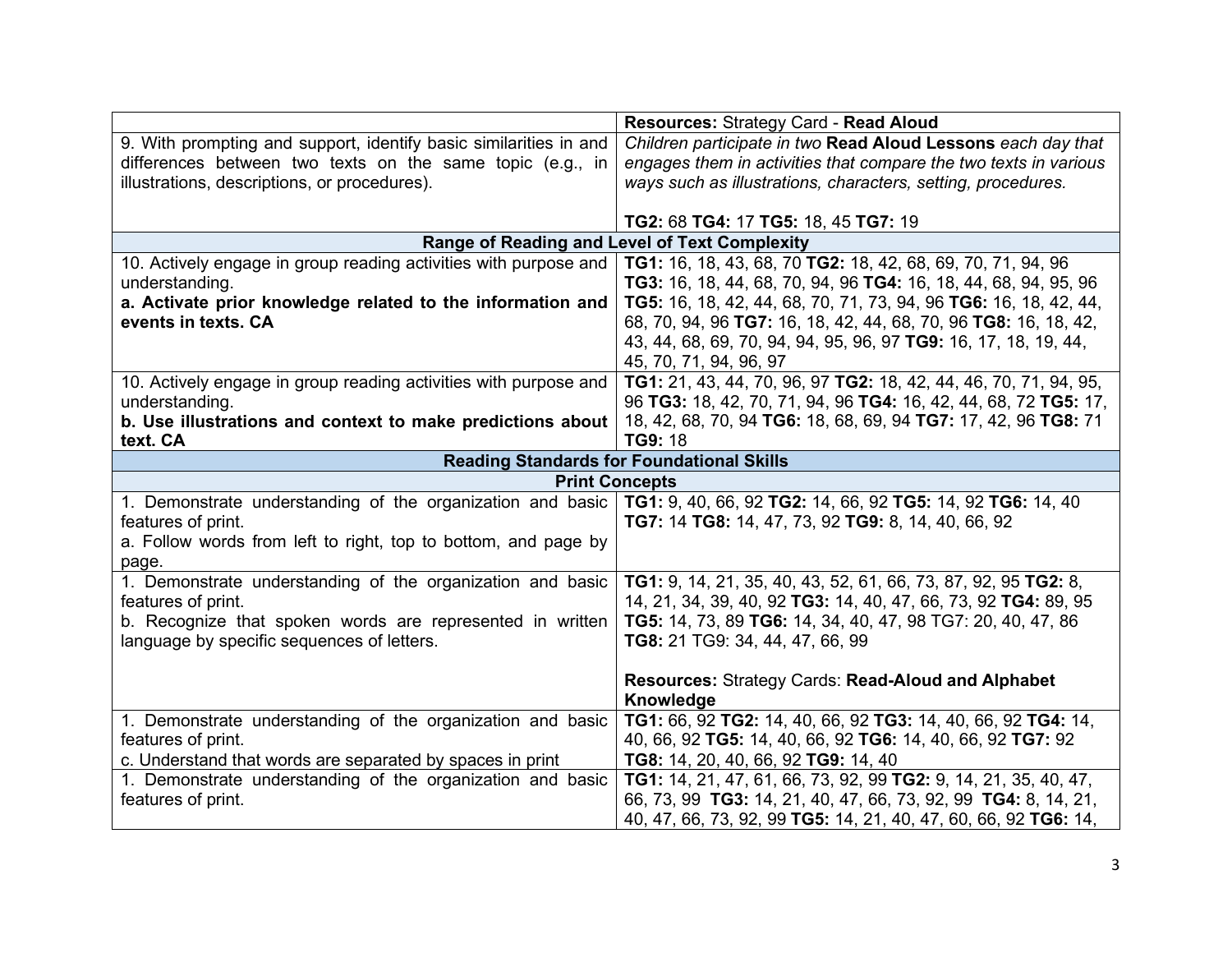| d. Recognize and name all upper- and lowercase letters of the<br>alphabet.                                                  | 21, 40, 47, 66, 73, 92, 99 TG7: 14, 20, 21, 40, 47, 66, 73, 86,<br>92, 99 TG8: 8, 14, 21, 40, 47, 66, 73, 92, 99 TG9: 8, 14, 21, 40,<br>47, 66, 73, 86, 92 |
|-----------------------------------------------------------------------------------------------------------------------------|------------------------------------------------------------------------------------------------------------------------------------------------------------|
|                                                                                                                             | <b>Phonological Awareness</b>                                                                                                                              |
| 2. Demonstrate understanding of spoken words, syllables, and   TG3: 95 TG4: 14, 20, 40, 46, 66, 72, 92, 98 TG5. 98 TG6: 17, |                                                                                                                                                            |
| sounds (phonemes).                                                                                                          | 43, 72 TG8: 71, 92 TG9: 14, 20, 97                                                                                                                         |
| a. Recognize and produce rhyming words.                                                                                     |                                                                                                                                                            |
| 2. Demonstrate understanding of spoken words, syllables, and                                                                | TG3: 14, 35, 40, 46, 66, 72, 89, 92, 98 TG8: 40, 46, 66, 72                                                                                                |
| sounds (phonemes).                                                                                                          |                                                                                                                                                            |
| b. Count, pronounce, blend, and segment syllables in spoken                                                                 |                                                                                                                                                            |
| words.                                                                                                                      |                                                                                                                                                            |
| 2. Demonstrate understanding of spoken words, syllables, and                                                                | TG6: 14, 20, 40, 46, 66, 92, 98 TG7: 14, 20 TG9: 40, 46                                                                                                    |
| sounds (phonemes).                                                                                                          |                                                                                                                                                            |
| c. Blend and segment onsets and rimes of single-syllable spoken                                                             |                                                                                                                                                            |
| words.                                                                                                                      |                                                                                                                                                            |
| 2. Demonstrate understanding of spoken words, syllables, and                                                                | These foundational skills are taught to prepare children for the                                                                                           |
| sounds (phonemes).                                                                                                          | standards addressed in kindergarten:                                                                                                                       |
| d. Isolate and pronounce the initial, medial vowel, and final                                                               |                                                                                                                                                            |
| sounds (phonemes) in three-phoneme (consonant-vowel-                                                                        | Recognize and produce letter sounds. TG4: 14, 21, 40, 47,                                                                                                  |
| consonant, or CVC) words.* (This does not include CVCs ending                                                               | 66, 73, 92, 99 TG5: 14, 21, 40, 47, 66, 73, 92, 99 TG6: 20, 46,                                                                                            |
| with $/I/$ , $/I/$ , or $/X/$ .)                                                                                            | 98 TG7: 17, 20, 21 TG8: 14, 21, 47, 73, 86 TG9: 21, 40, 46, 47,                                                                                            |
| 2. Demonstrate understanding of spoken words, syllables, and                                                                | 66, 92                                                                                                                                                     |
| sounds (phonemes).                                                                                                          |                                                                                                                                                            |
| e. Add or substitute individual sounds (phonemes) in simple, one-                                                           | Blends spoken phonemes (one syllable words with picture                                                                                                    |
| syllable words to make new words.                                                                                           | support). TG7: 40, 46, 66, 72, 92, 98 TG9: 66, 72                                                                                                          |
| 2. Demonstrate understanding of spoken words, syllables, and                                                                |                                                                                                                                                            |
| sounds (phonemes).                                                                                                          |                                                                                                                                                            |
| f. Blend two to three phonemes into recognizable words. CA                                                                  |                                                                                                                                                            |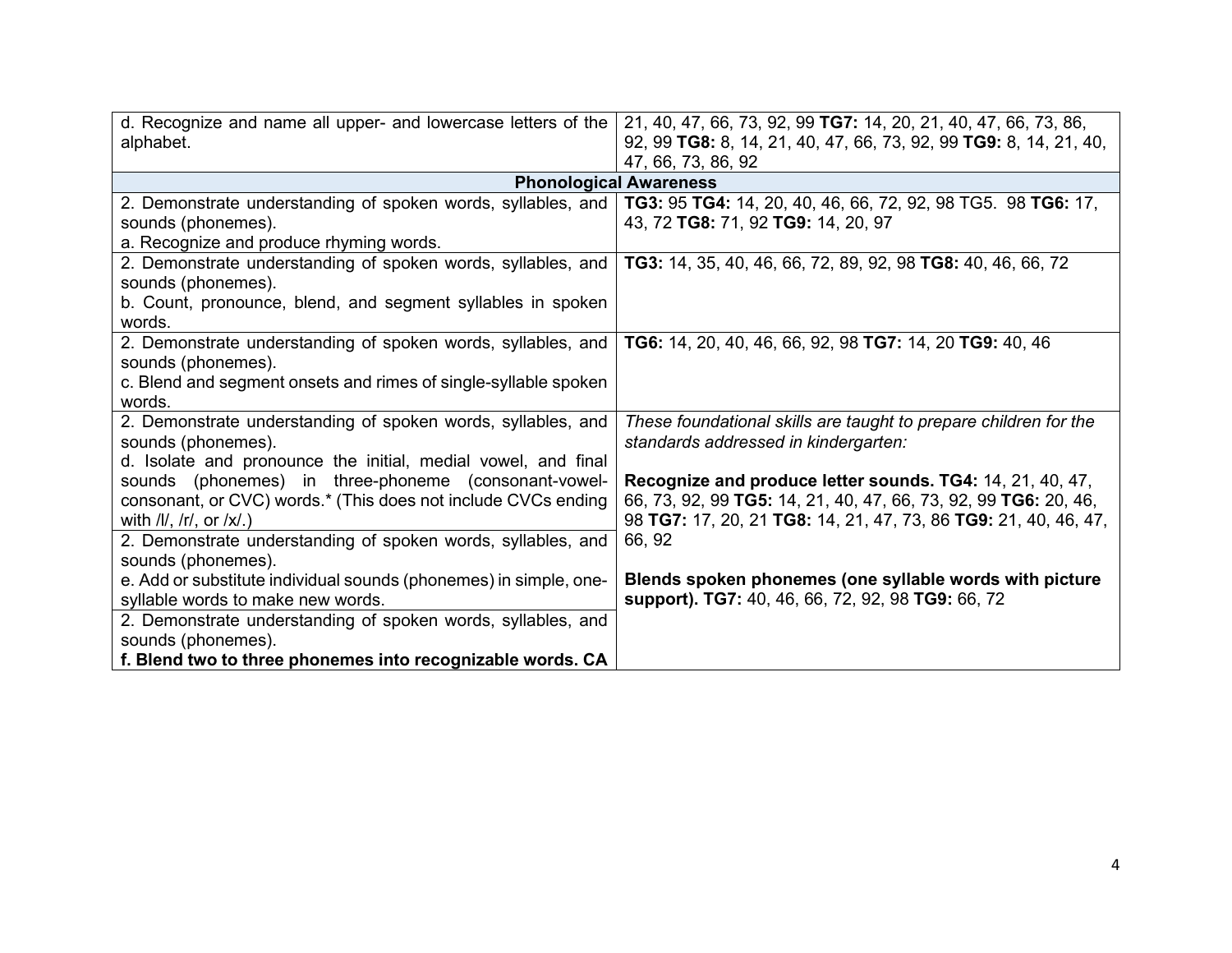|                                                                                                                       | <b>Phonics and Word Recognition</b>                                                                                              |
|-----------------------------------------------------------------------------------------------------------------------|----------------------------------------------------------------------------------------------------------------------------------|
| 3. Know and apply grade-level phonics and word analysis skills                                                        | TG4: 14, 21, 40, 47, 66, 73, 92, 99 TG5: 14, 21, 40, 47, 66, 73,                                                                 |
| in decoding words both in isolation and in text. CA                                                                   | 92, 99 TG6: 20, 46, 98 TG7: 17, 20 TG8: 21, 47, 73 TG9: 21,                                                                      |
| a. Demonstrate basic knowledge of one-to-one letter-sound                                                             | 40, 46, 47, 66, 92                                                                                                               |
| correspondences by producing the primary sounds or many of                                                            |                                                                                                                                  |
| the most frequent sounds for each consonant.                                                                          |                                                                                                                                  |
| 3. Know and apply grade-level phonics and word analysis skills                                                        | These foundational skills are taught to prepare children for the                                                                 |
| in decoding words both in isolation and in text. CA                                                                   | standards addressed in kindergarten:                                                                                             |
| b. Associate the long and short sounds with common spellings                                                          |                                                                                                                                  |
| (graphemes) for the five major vowels. (Identify which letters                                                        | Recognize and produce letter sounds. TG4: 14, 21, 40, 47,                                                                        |
| represent the five major vowels [Aa, Ee, Ii, Oo, and Uu] and                                                          | 66, 73, 92, 99 TG5: 14, 21, 40, 47, 66, 73, 92, 99 TG6: 20, 46,                                                                  |
| know the long and short sound of each vowel. More complex                                                             | 98 TG7: 17, 20, 21 TG8: 14, 21, 47, 73, 86 TG9: 21, 40, 46, 47,                                                                  |
| long vowel graphemes and spellings are targeted in the                                                                | 66, 92                                                                                                                           |
| grade 1 phonics standards.) CA                                                                                        |                                                                                                                                  |
| 3. Know and apply grade-level phonics and word analysis skills                                                        | TG1: 47 TG2: 15, 67 TG3: 15 TG5: 47, 73, 99 TG7: 99 TG8:                                                                         |
| in decoding words both in isolation and in text. CA                                                                   | 47, 99 TG9: 21, 47, 99                                                                                                           |
| c. Read common high-frequency words by sight (e.g., the, of, to,                                                      |                                                                                                                                  |
| you, she, my, is, are, do, does).                                                                                     |                                                                                                                                  |
| 3. Know and apply grade-level phonics and word analysis skills<br>in decoding words both in isolation and in text. CA | Developmentally appropriate phonological awareness skills are<br>taught in Frog Street Pre-K to prepare children for grade-level |
| d. Distinguish between similarly spelled words by identifying the                                                     | phonics and word analysis skills in decoding words in                                                                            |
| sounds of the letters that differ                                                                                     | kindergarten such as:                                                                                                            |
|                                                                                                                       |                                                                                                                                  |
|                                                                                                                       | Separates sentences into words.                                                                                                  |
|                                                                                                                       | TG1: 20, 66, 92, 98 TG2: 14, 40, 46, 66, 92 TG8: 14, 20                                                                          |
|                                                                                                                       |                                                                                                                                  |
|                                                                                                                       | Combines words to make compound word.                                                                                            |
|                                                                                                                       | TG2: 35, 66, 72, 92, 98 TG3: 20, 46, 72, 98 TG7: 21                                                                              |
|                                                                                                                       |                                                                                                                                  |
|                                                                                                                       |                                                                                                                                  |
|                                                                                                                       | Deletes words from compound word.                                                                                                |
|                                                                                                                       | TG3: 20, 98                                                                                                                      |
|                                                                                                                       |                                                                                                                                  |
|                                                                                                                       | Segments, blends, and deletes syllables.<br>TG3: 14, 35, 40, 46, 66, 72, 89, 92, 98 TG8: 40, 46, 66, 72                          |
|                                                                                                                       |                                                                                                                                  |
|                                                                                                                       | Recognizes and produces rhyming words.                                                                                           |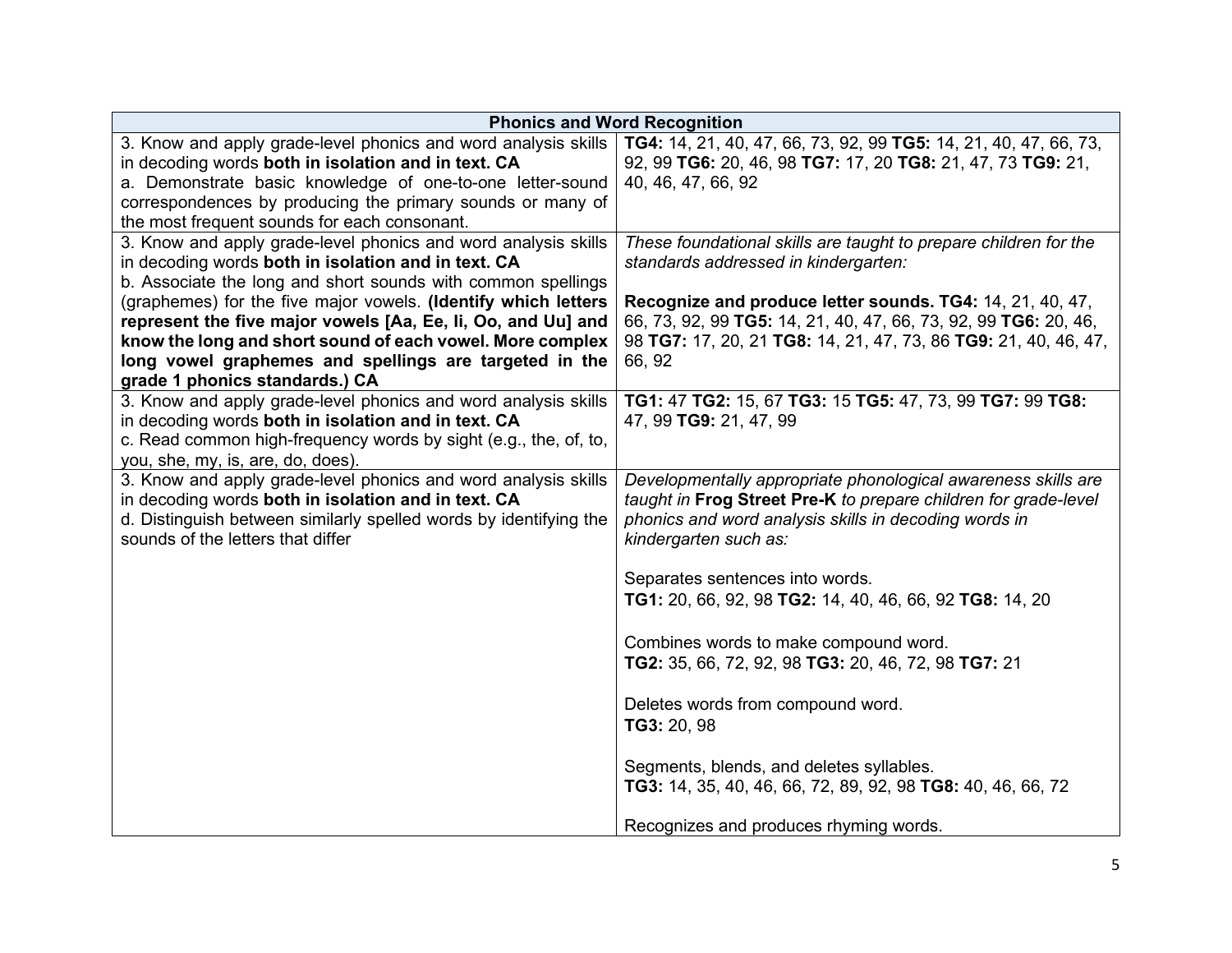|                                                                                                                                                                                                                                                                                                                                                | TG3: 95 TG4: 14, 20, 40, 46, 66, 72, 92, 98 TG5: 98 TG6: 17,<br>43, 72 TG8: 71, 92 TG9: 14, 20, 97<br>Recognizes and produces alliterative words.<br>TG5: 14, 20, 40, 46, 66, 72, 92, 98 TG9: 92, 96, 98<br>Blends onset and rime.<br>TG6: 14, 20, 40, 46, 66, 92, 98 TG7: 14, 20 TG9: 40, 46           |
|------------------------------------------------------------------------------------------------------------------------------------------------------------------------------------------------------------------------------------------------------------------------------------------------------------------------------------------------|---------------------------------------------------------------------------------------------------------------------------------------------------------------------------------------------------------------------------------------------------------------------------------------------------------|
|                                                                                                                                                                                                                                                                                                                                                | Blends spoken phonemes (one syllable words with picture<br>support).                                                                                                                                                                                                                                    |
|                                                                                                                                                                                                                                                                                                                                                | TG7: 40, 46, 66, 72, 92, 98 TG9: 66, 72                                                                                                                                                                                                                                                                 |
| <b>Fluency</b>                                                                                                                                                                                                                                                                                                                                 |                                                                                                                                                                                                                                                                                                         |
| 4. Read emergent-reader texts with purpose and understanding.                                                                                                                                                                                                                                                                                  | Children engage in pre-reading activities in each of the thematic<br>units of Frog Street Pre-K. Pre-emergent readers are<br>introduced in Theme 4 to prepare children to read age-<br>appropriate text with purpose and understanding.                                                                 |
|                                                                                                                                                                                                                                                                                                                                                | TG1: 11, 42, 71, 73, 96, 99 TG2: 18, 42, 44, 45, 73 TG3: 16,<br>17, 42, 44, 45, 68, 71, 89, 94, 97 TG4: 14, 16, 19, 42, 44, 68,<br>71, 97 TG5: 17, 18, 21, 42, 44, 47, 68, 71, 94, 97 TG6: 17, 18,<br>42, 45, 68, 71, 94 TG7: 16, 42, 47, 68, 99 TG8: 16, 42, 47, 68,<br>94, 99 TG9: 21, 47, 73, 94, 99 |
|                                                                                                                                                                                                                                                                                                                                                | <b>Writing Standards</b>                                                                                                                                                                                                                                                                                |
| <b>Text Types and Purposes</b>                                                                                                                                                                                                                                                                                                                 |                                                                                                                                                                                                                                                                                                         |
| 1. Use a combination of drawing, dictating, and writing to<br>compose opinion pieces in which they tell a reader the topic or<br>the name of the book they are writing about and state an opinion<br>or preference about the topic or book (e.g., My favorite book is                                                                          | The daily Morning Message models writing purposes and<br>types in Frog Street Pre-K. Children have opportunities to use<br>writing to communicate ideas and verbally share the meaning of<br>their own writing in the Writer's Corner Practice Center.                                                  |
| 2. Use a combination of drawing, dictating, and writing to<br>compose informative/explanatory texts in which they name what<br>they are writing about and supply some information about the<br>topic.<br>3. Use a combination of drawing, dictating, and writing to narrate<br>a single event or several loosely linked events, tell about the | TG1: 8, 21, 34, 47, 60, 86 TG2: 8, 21, 34, 46, 47, 73, 86 TG3:<br>8, 21, 34, 47, 60, 86 TG4: 21, 47, 60, 73, 86, 99 TG5: 8, 21, 34,<br>47, 73, 86, 99 TG6: 8, 21, 34, 47, 73, 86, 99 TG7: 8, 21, 34, 47,<br>60, 73, 99 TG8: 21, 34, 47, 60, 73, 86, 99 TG9: 21, 34, 47, 60,<br>73, 99                   |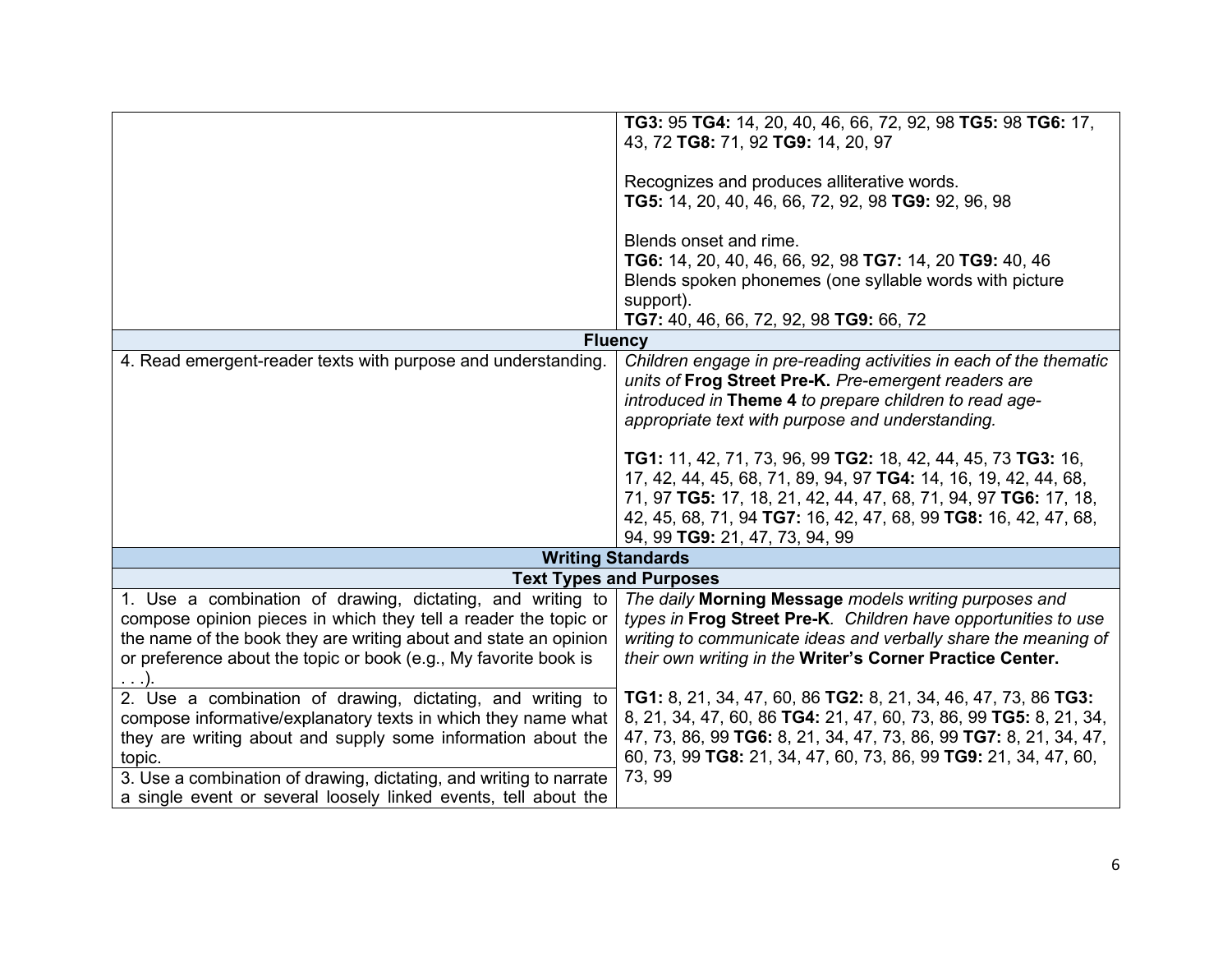| events in the order in which they occurred, and provide a reaction                                                                                                                                                                                                                                                      |                                                                                                                                                                                                                                                                                                                                                 |
|-------------------------------------------------------------------------------------------------------------------------------------------------------------------------------------------------------------------------------------------------------------------------------------------------------------------------|-------------------------------------------------------------------------------------------------------------------------------------------------------------------------------------------------------------------------------------------------------------------------------------------------------------------------------------------------|
| to what happened.                                                                                                                                                                                                                                                                                                       |                                                                                                                                                                                                                                                                                                                                                 |
|                                                                                                                                                                                                                                                                                                                         | <b>Production and Distribution of Writing</b>                                                                                                                                                                                                                                                                                                   |
| 4. (Begins in grade 2) CA                                                                                                                                                                                                                                                                                               | N/A                                                                                                                                                                                                                                                                                                                                             |
| 5. With guidance and support from adults, respond to questions<br>and suggestions from peers and add details to strengthen writing<br>as needed.                                                                                                                                                                        | As a precursor to this standard, Frog Street Pre-K engages<br>children in class writing projects to strengthen writing.                                                                                                                                                                                                                         |
|                                                                                                                                                                                                                                                                                                                         | TG1: 21, 47, 73, 99 TG2: 21, 43, 46, 47, 73, 99 TG3: 21, 47,<br>49, 73, 99 TG4: 21, 47, 73, 99 TG5: 21, 34, 73, 97, 99 TG6: 21,<br>47, 73, 99 TG7: 21, 47, 73, 99 TG8: 21, 47, 73, 99 TG9: 21, 47,<br>73, 86, 94, 99                                                                                                                            |
| 6. With guidance and support from adults, explore a variety of<br>digital tools to produce and publish writing, including in<br>collaboration with peers.                                                                                                                                                               | The Technology Center encourages children to create digital<br>tools and use in age-appropriate activities.                                                                                                                                                                                                                                     |
|                                                                                                                                                                                                                                                                                                                         | TG2: 60, 86 TG3: 8, 60, 86 TG4: 8, 34, 60, 86 TG5: 8, 34, 60,<br>86, 102 TG6: 8, 34, 60, 86 TG7: 8, 34, 50, 60, 86 TG8: 8, 34,<br>60, 76, 86 TG9: 8, 34, 60, 76, 86                                                                                                                                                                             |
|                                                                                                                                                                                                                                                                                                                         | <b>Research to Build and Present Knowledge</b>                                                                                                                                                                                                                                                                                                  |
| 7. Participate in shared research and writing projects (e.g.,<br>explore a number of books by a favorite author and express<br>opinions about them).                                                                                                                                                                    | As a precursor to this standard, Frog Street Pre-K engages<br>children in class writing projects to strengthen writing.                                                                                                                                                                                                                         |
| 8. With guidance and support from adults, recall information from<br>experiences or gather information from provided sources to<br>answer a question.                                                                                                                                                                   | TG1: 21, 47, 73, 99 TG2: 21, 43, 46, 47, 73, 99 TG3: 21, 47,<br>49, 73, 99 TG4: 21, 47, 73, 99 TG5: 21, 34, 73, 97, 99 TG6: 21,<br>47, 73, 99 TG7: 21, 47, 73, 99 TG8: 21, 47, 73, 99 TG9: 21, 47,<br>73, 86, 94, 99                                                                                                                            |
| 9. (Begins in grade 4)                                                                                                                                                                                                                                                                                                  | N/A                                                                                                                                                                                                                                                                                                                                             |
| 10. (Begins in grade 2) CA                                                                                                                                                                                                                                                                                              | N/A                                                                                                                                                                                                                                                                                                                                             |
| <b>Speaking and Listening Standards</b>                                                                                                                                                                                                                                                                                 |                                                                                                                                                                                                                                                                                                                                                 |
|                                                                                                                                                                                                                                                                                                                         | <b>Comprehension and Collaboration</b>                                                                                                                                                                                                                                                                                                          |
| 1. Participate in collaborative conversations with diverse partners<br>about kindergarten topics and texts with peers and adults in small<br>and larger groups.<br>a. Follow agreed-upon rules for discussions (e.g., listening to<br>others and taking turns speaking about the topics and texts under<br>discussion). | TG1: 26, 43, 62, 96, 103 TG2: 20, 21, 26, 52, 78, 104 TG3: 26,<br>52, 78, 97, 104 TG4: 18, 26, 44, 45, 52, 70, 71, 78, 96, 97, 104<br>TG5: 16, 17, 26, 45, 52, 70, 71, 78, 88, 96, 97, 104 TG6: 17, 26,<br>44, 45, 52, 71, 78, 89, 96, 97, 104 TG7: 19, 26, 42, 43, 45, 52,<br>68, 69, 71, 78, 94, 95, 97, 104 TG8: 16, 17, 18, 19, 26, 42, 43, |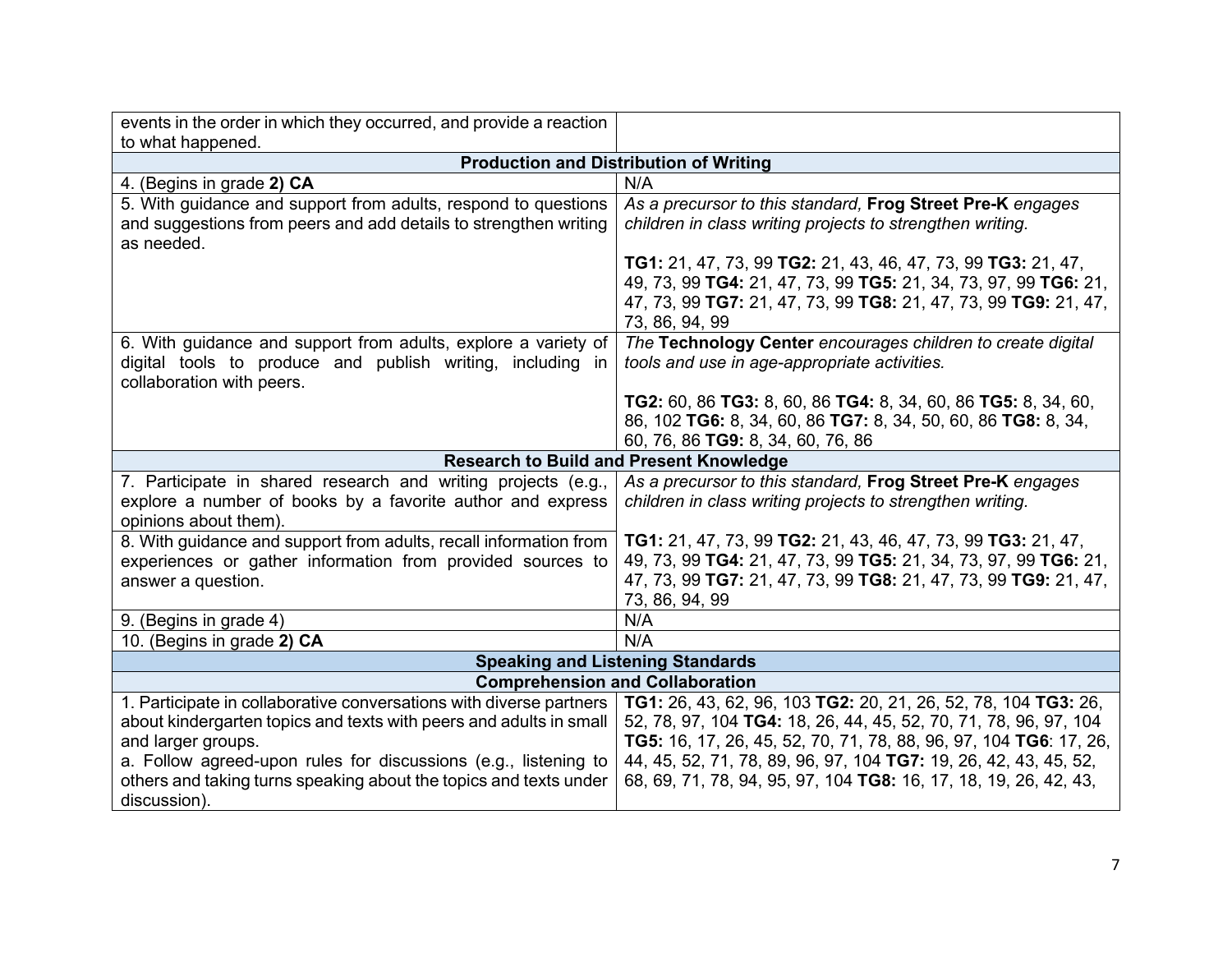| 1. Participate in collaborative conversations with diverse partners<br>about kindergarten topics and texts with peers and adults in small<br>and larger groups.<br>b. Continue a conversation through multiple exchanges.                                                                                  | 44, 45, 52, 68, 69, 71, 78, 94, 95, 96, 97, 104 TG9: 16, 17, 18,<br>19, 26, 43, 45, 52, 68, 69, 70, 71, 78, 94, 95, 96, 97, 104                                                                                                                                                                                                                                                                                                                                                       |
|------------------------------------------------------------------------------------------------------------------------------------------------------------------------------------------------------------------------------------------------------------------------------------------------------------|---------------------------------------------------------------------------------------------------------------------------------------------------------------------------------------------------------------------------------------------------------------------------------------------------------------------------------------------------------------------------------------------------------------------------------------------------------------------------------------|
| 2. Confirm understanding of a text read aloud or information<br>presented orally or through other media by asking and answering<br>questions about key details and requesting clarification if<br>something is not understood.<br>a. Understand and follow one- and two-step oral directions.<br><b>CA</b> | TG1: 24, 40, 46, 66, 72, 92, 98 TG2: 14, 15, 40, 66, 67, 99<br>TG3: 15, 19, 47, 47, 94 TG4: 16, 37, 46, 67, 76 TG5: 72 TG6:<br>11, 20, 35, 38, 61, 63, 72, 75 TG7: 63 TG8: 46, 72, 98 TG9: 72                                                                                                                                                                                                                                                                                         |
| 3. Ask and answer questions in order to seek help, get<br>information, or clarify something that is not understood.                                                                                                                                                                                        | TG1: 17, 18, 42, 44, 45, 68, 69, 71, 94, 95, 96 TG2: 16, 17, 18,<br>19, 42, 44, 45, 68, 69, 70, 71, 72, 94, 96 TG3: 16, 17, 18, 42,<br>43, 44, 68, 69, 70, 94, 96 TG4: 16, 17, 18, 42, 44, 68, 71, 94,<br>95, 96, 97 TG5: 17, 18, 42, 44, 45, 68, 70, 71, 94, 96, 97 TG6:<br>16, 17, 18, 19, 42, 44, 68, 70, 94, 96 TG7: 18, 42, 44, 45, 68,<br>70, 94, 96 TG8: 16, 18, 19, 42, 43, 44, 45, 68, 69, 70, 71, 94,<br>95, 96, 97 TG9: 16, 13, 18, 19, 42, 45, 68, 70, 71, 95, 96, 97, 98 |
| <b>Presentation of Knowledge and Ideas</b>                                                                                                                                                                                                                                                                 |                                                                                                                                                                                                                                                                                                                                                                                                                                                                                       |
| 4. Describe familiar people, places, things, and events and, with<br>prompting and support, provide additional detail.                                                                                                                                                                                     | TG1: 17, 19, 24, 35, 42, 43, 44, 45, 69, 70, 71, 72, 73, 90, 97,<br>98, 99 TG2: 19, 20, 42, 46, 47, 60, 70, 95, 96, 98 TG3: 8, 18,<br>20, 45, 46, 71, 72, 95, 97, 98 TG4: 20, 46, 47, 60, 72, 73, 87,<br>89, 95, 96, 98, 99, 101 TG5: 10, 11, 20, 34, 46, 71 TG6: 11, 73,<br>95 TG7: 18, 20, 45, 60, 89, 94, 98 TG8: 9, 11, 20, 34, 46, 72,<br>73, 98, 99 TG9: 14, 17, 20, 43, 46, 60, 69, 72, 99                                                                                     |
| 5. Add drawings or other visual displays to descriptions as<br>desired to provide additional detail.<br>6. Speak audibly and express thoughts, feelings, and ideas<br>clearly.                                                                                                                             | TG1: 51, 63, 77, 87 TG2: 9, 35, 61, 87, 102 TG3: 9, 89 TG4:<br>35, 36, 62, 88 TG5: 10, 36, 61, 87, 89 TG6: 10, 36, 62, 88 TG7:<br>10, 61, 87, 89 TG8: 9, 35, 61, 87, 102 TG9: 9, 35, 63                                                                                                                                                                                                                                                                                               |
|                                                                                                                                                                                                                                                                                                            | <b>Language Standards</b>                                                                                                                                                                                                                                                                                                                                                                                                                                                             |
|                                                                                                                                                                                                                                                                                                            | <b>Conventions of Standard English</b>                                                                                                                                                                                                                                                                                                                                                                                                                                                |
| 1. Demonstrate command of the conventions of standard English<br>grammar and usage when writing or speaking.<br>a. Print many upper- and lowercase letters.<br>1. Demonstrate command of the conventions of standard English<br>grammar and usage when writing or speaking.                                | As a precursor to these kindergarten standards, children are<br>engaged in the daily Morning Message to detect, manipulate,<br>and analyze the auditory parts of spoken language using the<br>convention of academic English grammar and usage when<br>writing or speaking. In addition, the weekly Writer's Corner                                                                                                                                                                   |
| b. Use frequently occurring nouns and verbs.                                                                                                                                                                                                                                                               |                                                                                                                                                                                                                                                                                                                                                                                                                                                                                       |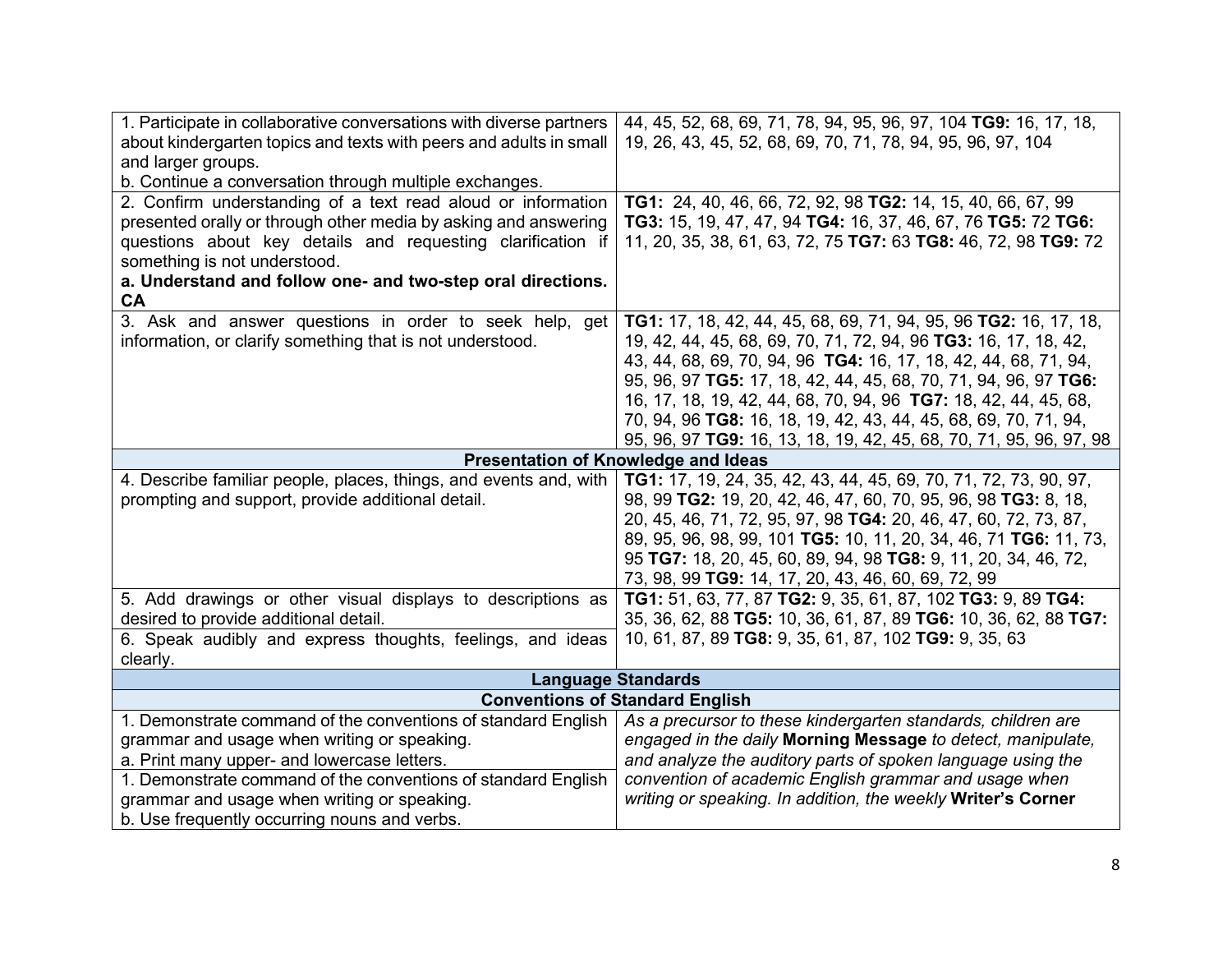| 1. Demonstrate command of the conventions of standard English         | Practice Center provides opportunities for children to use these |
|-----------------------------------------------------------------------|------------------------------------------------------------------|
| grammar and usage when writing or speaking.                           | skills independently.                                            |
| c. Form regular plural nouns orally by adding /s/ or /es/ (e.g., dog, |                                                                  |
| dogs; wish, wishes).                                                  | TG1: 40, 45, 52, 71 TG4: 88 TG5: 73 TG6: 21, 43, 71 TG7: 21,     |
| 1. Demonstrate command of the conventions of standard English         | 47, 99 TG8: 47, 51, 73, 86 TG9: 94, 99                           |
| grammar and usage when writing or speaking.                           |                                                                  |
| d. Understand and use question words (interrogatives) (e.g.,          | <b>Resources: Photo Cards, Letter Cards, Strategy Cards,</b>     |
| who, what, where, when, why, how).                                    | <b>Vocabulary Cards</b>                                          |
| 1. Demonstrate command of the conventions of standard English         |                                                                  |
| grammar and usage when writing or speaking.                           |                                                                  |
| e. Use the most frequently occurring prepositions (e.g., to, from,    |                                                                  |
| in, out, on, off, for, of, by, with).                                 |                                                                  |
| 1. Demonstrate command of the conventions of standard English         |                                                                  |
| grammar and usage when writing or speaking.                           |                                                                  |
| f. Produce and expand complete sentences in shared language           |                                                                  |
| activities.                                                           |                                                                  |
| 2. Demonstrate command of the conventions of standard English         |                                                                  |
| capitalization, punctuation, and spelling when writing.               |                                                                  |
| a. Capitalize the first word in a sentence and the pronoun <i>l.</i>  |                                                                  |
| 2. Demonstrate command of the conventions of standard English         |                                                                  |
| capitalization, punctuation, and spelling when writing.               |                                                                  |
| b. Recognize and name end punctuation.                                |                                                                  |
| 2. Demonstrate command of the conventions of standard English         |                                                                  |
| capitalization, punctuation, and spelling when writing.               |                                                                  |
| c. Write a letter or letters for most consonant and short-vowel       |                                                                  |
| sounds (phonemes).                                                    |                                                                  |
| 2. Demonstrate command of the conventions of standard English         |                                                                  |
| capitalization, punctuation, and spelling when writing.               |                                                                  |
| d. Spell simple words phonetically, drawing on knowledge of           |                                                                  |
| sound-letter relationships.                                           |                                                                  |
| <b>Knowledge of Language</b>                                          |                                                                  |
| 3. (Begins in grade 2)                                                | N/A                                                              |
| <b>Vocabulary Acquisition and Use</b>                                 |                                                                  |
| 4. Determine or clarify the meaning of unknown and multiple-          | A Word of the Week is introduced in the Greeting Circle.         |
| meaning words and phrases based on kindergarten reading and           | Theme and concept vocabulary are introduced in two daily         |
| content.                                                              | Read-Alouds and Literacy Small Groups. Math and content          |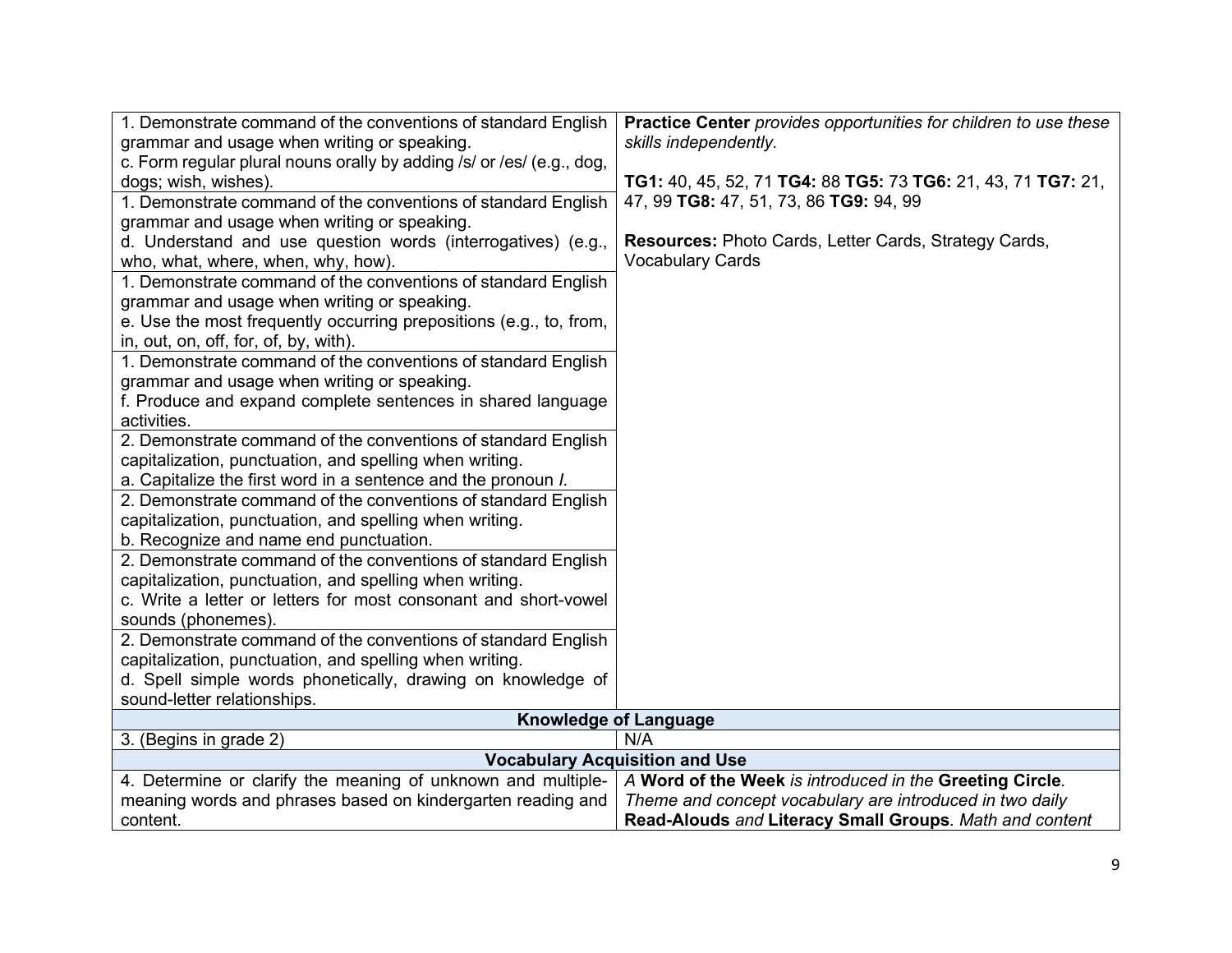| a. Identify new meanings for familiar words and apply them<br>accurately (e.g., knowing duck is a bird and learning the verb to<br>duck).                                                                                                                                                               | vocabulary are taught in the context of the appropriate lessons.<br>All vocabulary is extended into Practice Centers to give<br>children opportunities to use new words and phrases during<br>interactions with their peers. Frog Street Pre-K encourages<br>children to ask for clarification when needed to determine the<br>meanings of unknown words or concepts.                                                                                                                                                                                                                                           |
|---------------------------------------------------------------------------------------------------------------------------------------------------------------------------------------------------------------------------------------------------------------------------------------------------------|-----------------------------------------------------------------------------------------------------------------------------------------------------------------------------------------------------------------------------------------------------------------------------------------------------------------------------------------------------------------------------------------------------------------------------------------------------------------------------------------------------------------------------------------------------------------------------------------------------------------|
|                                                                                                                                                                                                                                                                                                         | TG1: 17, 42, 68-69, 94, 96-97 TG2: 16, 19, 42, 44-45, 72, 94-95<br>TG3: 18, 42, 44, 68-69, 70, 94, 96-97 TG4: 16, 18-19, 42, 44-<br>45, 68-69, 70, 94, 96 TG5: 16-17, 18-19, 42-43, 44-45, 68, 70-<br>71, 94-95 TG6: 16-17, 18-19, 68, 96-97 TG7: 16-17, 18-19, 20,<br>42-43, 44-45, 68-69, 70-71, 95, 96-97 TG8: 16-17, 18-19, 20-<br>21, 42, 44, 46-47, 68, 70-71, 94-95, 96-97 TG9: 16-17, 18-19,<br>42-43, 44-45, 46, 68-69, 70-71, 72, 94-95, 96                                                                                                                                                           |
| 4. Determine or clarify the meaning of unknown and multiple-<br>meaning words and phrases based on kindergarten reading and<br>content.<br>b. Use the most frequently occurring inflections and affixes (e.g.,<br>-ed, -s, re-, un-, pre-, -ful, -less) as a clue to the meaning of an<br>unknown word. | <b>TG1:</b> 18, 19, 20, 26, 42, 43, 44, 46, 52, 68, 69, 72, 78, 94, 96,<br>97, 98, 104 TG2: 16, 18, 19, 20, 26, 42, 44, 45, 52, 68, 71, 78,<br>94, 95, 104 TG3: 17, 18, 19, 26, 42, 44, 52, 68, 70, 78, 104<br>TG4: 16, 18, 26, 42, 44, 52, 68, 70, 78, 89, 94, 96, 104 TG5:<br>16, 18, 26, 42, 43, 44, 52, 68, 70, 78, 94, 96, 98, 104 TG6: 16,<br>18, 20, 26, 42, 44, 45, 52, 68, 71, 72, 78, 94, 96, 97, 98, 104<br>TG7: 16, 17, 18, 26, 42, 44, 46, 52, 68, 70, 72, 78, 96, 104<br>TG8: 16, 18, 26, 42, 44, 52, 68, 70, 78, 94, 96, 97, 104 TG9:<br>16, 17, 18, 22, 26, 42, 44, 52, 68, 70, 78, 94, 96, 104 |
| 5. With guidance and support from adults, explore word<br>relationships and nuances in word meanings.<br>a. Sort common objects into categories (e.g., shapes, foods) to<br>gain a sense of the concepts the categories represent.                                                                      | TG1: 17, 21, 23, 62, 74, 75, 88, 89, 100 TG2: 9, 22 TG3: 61,<br>62, 69, 74, 75 TG4: 10, 11, 23, 36, 48, 49, 61, 74, 100, 101<br>TG7: 36 TG8: 63 TG9: 49<br><b>Resources: Strategy Card - Classification</b>                                                                                                                                                                                                                                                                                                                                                                                                     |
| 5. With guidance and support from adults, explore word<br>relationships and nuances in word meanings.<br>b. Demonstrate understanding of frequently occurring verbs and<br>adjectives by relating them to their opposites (antonyms).                                                                   | TG4: 81, 86, 87, 89, 90, 91, 93, 94-5, 96, 98, 102, 104                                                                                                                                                                                                                                                                                                                                                                                                                                                                                                                                                         |
| 5. With guidance and support from adults, explore word<br>relationships and nuances in word meanings.<br>c. Identify real-life connections between words and their use (e.g.,<br>note places at school that are colorful).                                                                              | A Word of the Week is introduced in the Greeting Circle.<br>Theme and concept vocabulary are introduced in two daily<br>Read-Alouds and Literacy Small Groups. Math and content<br>vocabulary are taught in the context of the appropriate lessons,                                                                                                                                                                                                                                                                                                                                                             |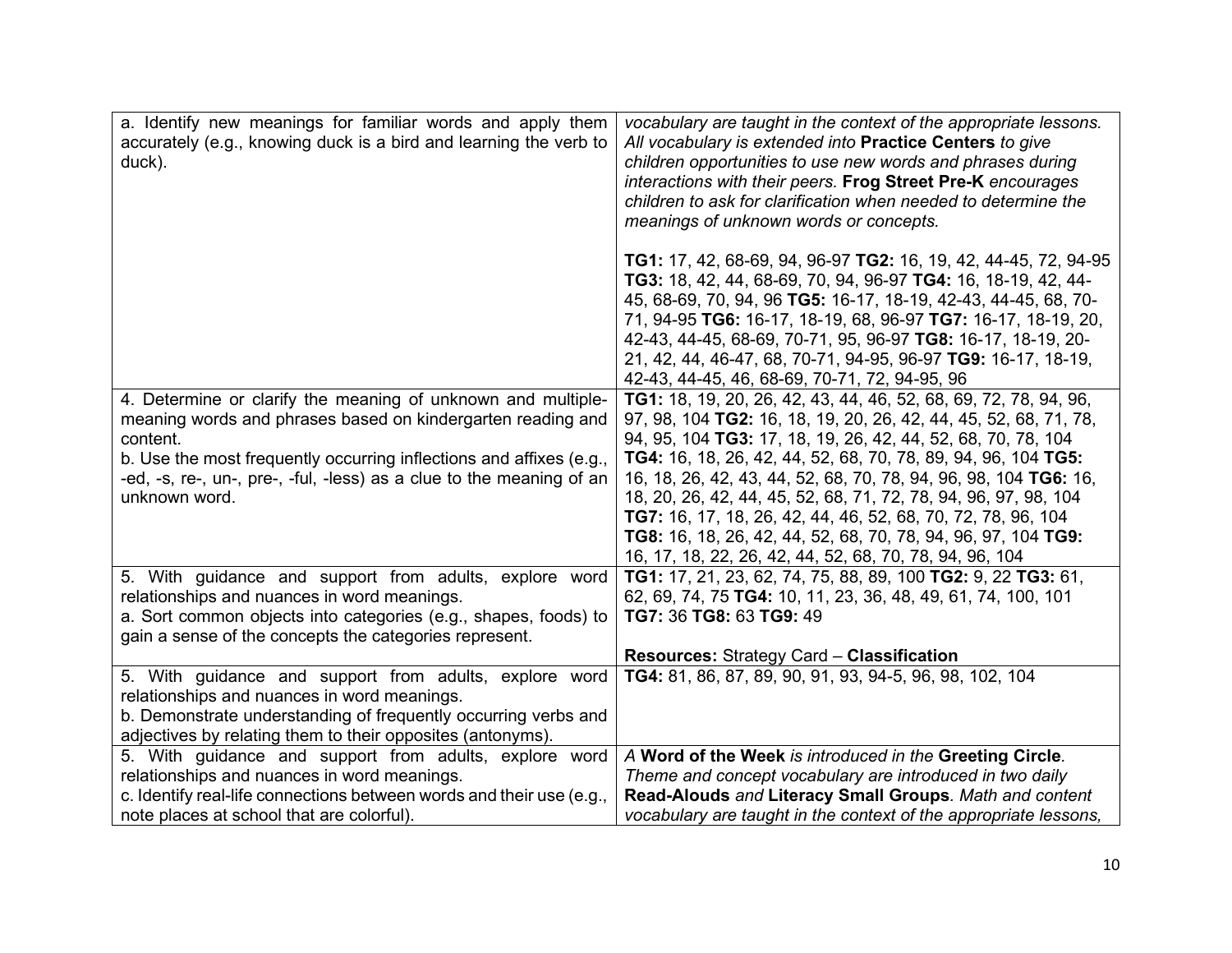| 5. With guidance and support from adults, explore word<br>relationships and nuances in word meanings.<br>d. Distinguish shades of meaning among verbs describing the<br>same general action (e.g., walk, march, strut, prance) by acting<br>out the meanings<br>6. Use words and phrases acquired through conversations,<br>reading and being read to, and responding to texts. | including verbs describing the same actions and those words<br>and phrases acquired throughout the day. All vocabulary is<br>extended into Practice Centers to give children opportunities to<br>use new words and phrases during interactions with their peers,<br>connecting them to real-life situations.<br><b>TG1:</b> 17, 19, 24, 35, 42, 43, 44, 45, 47, 48, 49, 61, 69, 70, 71,<br>72, 73, 90, 95, 97, 98, 99 TG2: 9, 19, 20, 22, 42, 43, 45, 46, 47,<br>60, 70, 95, 96, 98 TG3: 8, 10, 17, 18, 19, 20, 45, 46, 60, 68, 69,<br>71, 72, 74, 95, 97, 98 TG4: 20, 23, 46, 47, 48, 49, 60, 72, 73,<br>87, 89, 95, 96, 98, 99, 101 TG5: 8, 10, 11, 16, 18, 19, 20, 34,<br>46, 47, 71, 74, 89 TG6: 8, 9, 11, 17, 24, 42, 70, 71, 72, 73, 95,<br>98 TG7: 18, 20, 34, 38, 45, 60, 89, 94, 98 TG8: 9, 11, 20, 34,<br>46, 72, 73, 98, 99 TG9: 14, 17, 20, 40, 43, 46, 47, 60, 69, 72, 99 |
|---------------------------------------------------------------------------------------------------------------------------------------------------------------------------------------------------------------------------------------------------------------------------------------------------------------------------------------------------------------------------------|----------------------------------------------------------------------------------------------------------------------------------------------------------------------------------------------------------------------------------------------------------------------------------------------------------------------------------------------------------------------------------------------------------------------------------------------------------------------------------------------------------------------------------------------------------------------------------------------------------------------------------------------------------------------------------------------------------------------------------------------------------------------------------------------------------------------------------------------------------------------------------------|
|                                                                                                                                                                                                                                                                                                                                                                                 | <b>Resources: Vocabulary Cards, Photo Cards</b>                                                                                                                                                                                                                                                                                                                                                                                                                                                                                                                                                                                                                                                                                                                                                                                                                                        |
| <b>Mathematics</b><br><b>Counting and Cardinality</b>                                                                                                                                                                                                                                                                                                                           |                                                                                                                                                                                                                                                                                                                                                                                                                                                                                                                                                                                                                                                                                                                                                                                                                                                                                        |
| Know number names and the count sequence.                                                                                                                                                                                                                                                                                                                                       |                                                                                                                                                                                                                                                                                                                                                                                                                                                                                                                                                                                                                                                                                                                                                                                                                                                                                        |
| 1. Count to 100 by ones and by tens                                                                                                                                                                                                                                                                                                                                             | As a precursor to kindergarten, children in Frog Street Pre-K<br>learn to count to 30.                                                                                                                                                                                                                                                                                                                                                                                                                                                                                                                                                                                                                                                                                                                                                                                                 |
| 2. Count forward beginning from a given number within the known<br>sequence (instead of having to begin at 1)                                                                                                                                                                                                                                                                   | TG5: 101 TG6: 10, 22, 23, 36, 49 TG9: 23                                                                                                                                                                                                                                                                                                                                                                                                                                                                                                                                                                                                                                                                                                                                                                                                                                               |
| 3. Write numbers from 0 to 20. Represent a number of objects<br>with a written numeral 0-20 (with 0 representing a count of no<br>objects).                                                                                                                                                                                                                                     | Frog Street Pre-K encourages children to begin to write<br>numerals and connect numbers with quantities.<br>TG1: 73 TG3: 10, 22, 36, 48, 49, 73 TG5: 36, 48, 49, 88, 100,<br>101 TG6: 8, 10, 75, 101 TG7: 23, 49, 50, 62, 74 TG8: 23, 48,<br>49, 62, 88, 101 TG9: 87, 100, 101                                                                                                                                                                                                                                                                                                                                                                                                                                                                                                                                                                                                         |
|                                                                                                                                                                                                                                                                                                                                                                                 | Count to tell the number of objects.                                                                                                                                                                                                                                                                                                                                                                                                                                                                                                                                                                                                                                                                                                                                                                                                                                                   |
| 4. Understand the relationship between numbers and quantities;<br>connect counting to cardinality.<br>a. When counting objects, say the number names in the standard<br>order, pairing each object with one and only one number name<br>and each number name with one and only one object.                                                                                      | TG1: 18, 19, 22, 62, 92 TG2: 14, 40, 48, 62, 74, 75, 88, 101<br>TG3: 9, 36, 48, 74 TG4: 50 TG5: 102 TG7: 102 TG8: 62, 100,<br>102 TG9: 10, 101                                                                                                                                                                                                                                                                                                                                                                                                                                                                                                                                                                                                                                                                                                                                         |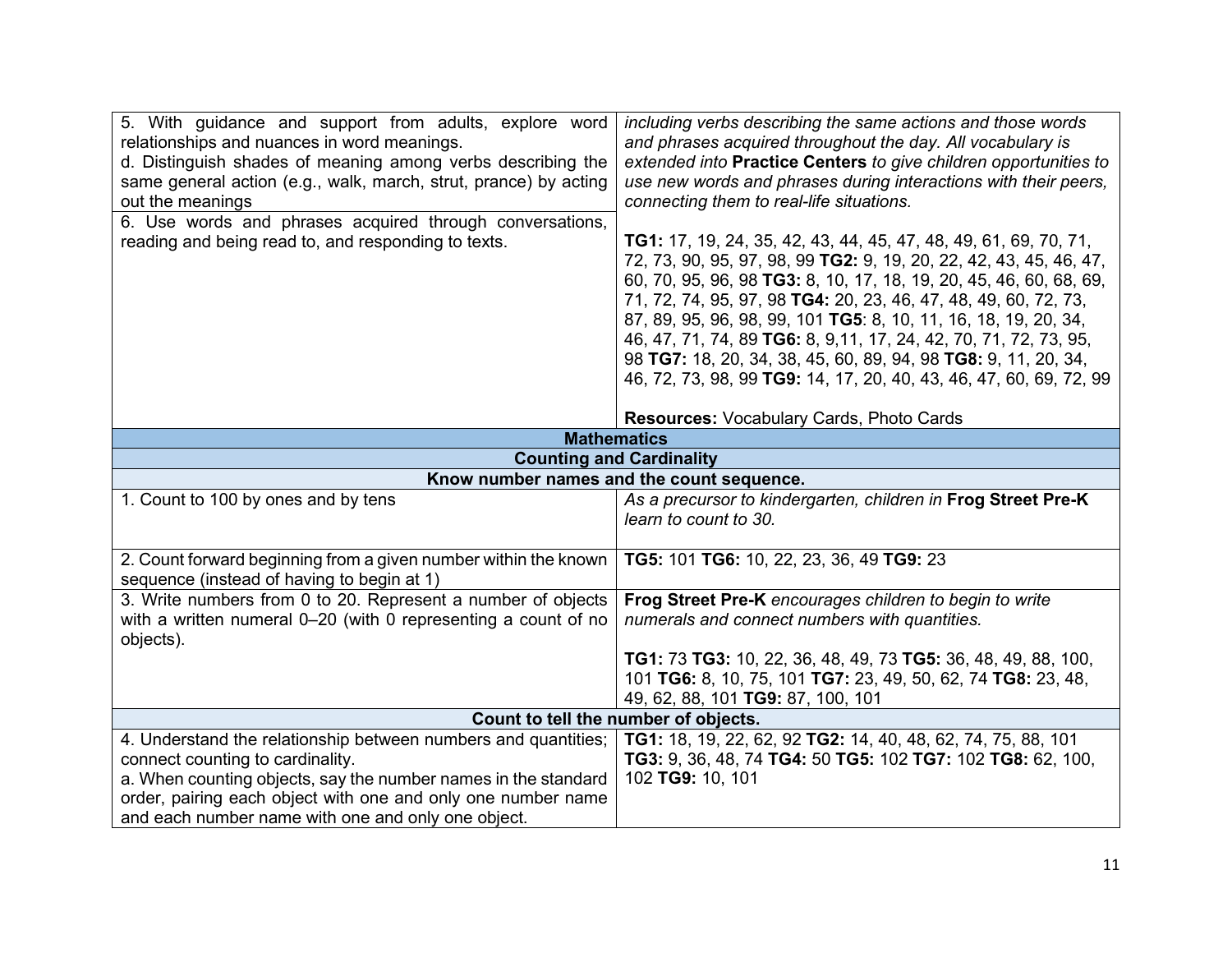| 4. Understand the relationship between numbers and quantities;<br>connect counting to cardinality.<br>b. Understand that the last number name said tells the number of<br>objects counted. The number of objects is the same regardless<br>of their arrangement or the order in which they were counted.                                                                                                                                            | TG1: 22, 23 TG2: 74, 75, 101 TG3: 48, 49, 74 TG5: 48, 49, 88,<br>100, 101 TG6: 23, 62, 100 TG7: 22, 48, 74 TG8: 48, 49, 74, 75,<br>88 TG9: 75, 87                                                                    |
|-----------------------------------------------------------------------------------------------------------------------------------------------------------------------------------------------------------------------------------------------------------------------------------------------------------------------------------------------------------------------------------------------------------------------------------------------------|----------------------------------------------------------------------------------------------------------------------------------------------------------------------------------------------------------------------|
| 4. Understand the relationship between numbers and quantities;<br>connect counting to cardinality.<br>c. Understand that each successive number name refers to a<br>quantity that is one larger.<br>5. Count to answer "how many?" questions about as many as 20<br>things arranged in a line, a rectangular array, or a circle, or as<br>many as 10 things in a scattered configuration; given a number<br>from 1-20, count out that many objects. | TG1: 22 TG2: 48, 74, 75, 101 TG3: 9 TG5: 101 TG6: 87 TG7:<br>88 TG8: 74, 75 TG9: 48, 74, 75                                                                                                                          |
|                                                                                                                                                                                                                                                                                                                                                                                                                                                     | Compare numbers.                                                                                                                                                                                                     |
| 6. Identify whether the number of objects in one group is greater<br>than, less than, or equal to the number of objects in another<br>group, e.g., by using matching and counting strategies.<br>7. Compare two numbers between 1 and 10 presented as written<br>numerals.                                                                                                                                                                          | TG1: 66 TG2: 36, 40, 48, 49, 62, 75, 88, 100, 101 TG3: 48, 49,<br>74, 75 TG5: 9, 48 TG6: 88, 101 TG7: 10, 23, 36, 49, 88, 100,<br>101 TG8: 10, 23, 36, 48, 49, 62, 74, 76, 88, 100, 101 TG9: 10,<br>36, 62, 100, 101 |
|                                                                                                                                                                                                                                                                                                                                                                                                                                                     | <b>Operations and Algebraic Thinking</b>                                                                                                                                                                             |
|                                                                                                                                                                                                                                                                                                                                                                                                                                                     | Understand addition as putting together and adding to, and understand subtraction as taking apart and taking from.                                                                                                   |
| 1. Represent addition and subtraction with objects, fingers,<br>mental images, drawings, 2 sounds (e.g., claps), acting out<br>situations, verbal explanations, expressions, or equations.                                                                                                                                                                                                                                                          | Children are engaged in Math lessons that help them<br>understand addition and subtraction with 5.                                                                                                                   |
| 2. Solve addition and subtraction word problems, and add and<br>subtract within 10, e.g., by using objects or drawings to represent<br>the problem.                                                                                                                                                                                                                                                                                                 | TG7: 10, 22, 23, 36, 48, 49, 50, 62, 74, 75, 100, 101 TG8: 10,<br>22, 23, 36 TG9: 88                                                                                                                                 |
|                                                                                                                                                                                                                                                                                                                                                                                                                                                     | <b>Resources: Strategy Card - Number Operations</b>                                                                                                                                                                  |
| 3. Decompose numbers less than or equal to 10 into pairs in more<br>than one way, e.g., by using objects or drawings, and record each<br>decomposition by a drawing or equation (e.g., $5 = 2 + 3$ and $5 =$<br>$4 + 1$ ).                                                                                                                                                                                                                          | Children will separate items up to 10 into equal groups as a<br>precursor to these kindergarten standards.<br>TG8: 48 TG9: 62, 74, 75                                                                                |
| 4. For any number from 1 to 9, find the number that makes 10<br>when added to the given number, e.g., by using objects or<br>drawings, and record the answer with a drawing or equation.                                                                                                                                                                                                                                                            |                                                                                                                                                                                                                      |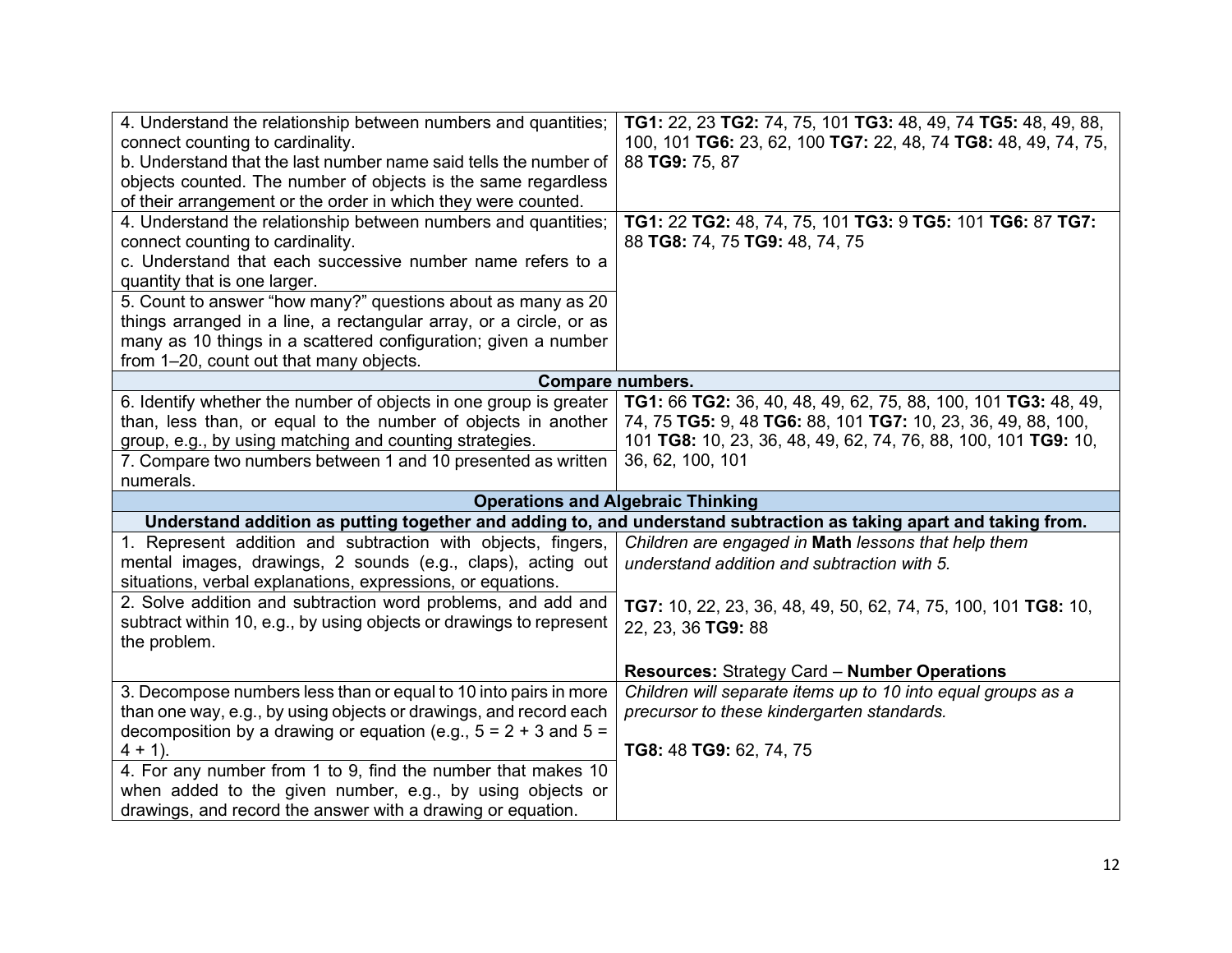| 5. Fluently add and subtract within 5.                                                                                  | TG7: 10, 22, 23, 36, 48, 49, 50, 62, 74, 75, 100, 101 TG8: 10,   |
|-------------------------------------------------------------------------------------------------------------------------|------------------------------------------------------------------|
|                                                                                                                         | 22, 23, 36 TG9: 88                                               |
|                                                                                                                         |                                                                  |
|                                                                                                                         | <b>Resources: Strategy Card - Number Operations</b>              |
| <b>Number and Operations in Base Ten</b>                                                                                |                                                                  |
| Work with numbers 11-19 to gain foundations for place value.                                                            |                                                                  |
| 1. Compose and decompose numbers from 11 to 19 into ten ones                                                            | As a precursor to kindergarten, children gain understanding of   |
| and some further ones, e.g., by using objects or drawings, and                                                          | addition as putting together and adding to and separating item   |
| record each composition or decomposition by a drawing or                                                                | into groups as well as using objects and picture to subtract     |
| equation (e.g., $18 = 10 + 8$ ); understand that these numbers are                                                      | objects from a set 0-5.                                          |
| composed of ten ones and one, two, three, four, five, six, seven,                                                       |                                                                  |
| eight, or nine ones.                                                                                                    | TG1: 22 TG7: 10, 22, 23, 36, 48, 49, 50, 62, 74, 75, 100, 101    |
|                                                                                                                         | TG8: 10, 22, 48, 64 TG9: 62, 74, 75, 88                          |
| <b>Measurement and Data</b>                                                                                             |                                                                  |
| Describe and compare measurable attributes.                                                                             |                                                                  |
| 1. Describe measurable attributes of objects, such as length or                                                         | TG2: 10, 11, 22, 23, 24, 48, 76, 101 TG4: 62, 63, 74, 75, 87, 88 |
| weight. Describe several measurable attributes of a single object.                                                      | TG5: 24, 35, 36, 48, 49, 76 TG6: 19, 24, 45, 50, 76, 95, 101     |
| 2. Directly compare two objects with a measurable attribute in                                                          | TG7: 24, 37, 76, 87, 101 TG8: 16, 24, 89, 101, 104 TG9: 11,      |
| common, to see which object has "more of"/"less of" the attribute,                                                      | 19, 22, 36, 50, 102                                              |
| and describe the difference. For example, directly compare the                                                          |                                                                  |
| heights of two children and describe one child as taller/shorter.                                                       | <b>Resources: Strategy Card - Measurement, Photo Cards</b>       |
| Classify objects and count the number of objects in each category.                                                      |                                                                  |
| 3. Classify objects into given categories; count the numbers of                                                         | TG1: 17, 23, 62, 74, 75, 88, 89, 100 TG2: 9, 22 TG3: 61, 62,     |
| objects in each category and sort the categories by count.                                                              | 69, 74, 75 TG4: 10, 11, 23, 49, 61, 74, 100, 101 TG7: 36 TG8:    |
|                                                                                                                         | 63 TG9: 49                                                       |
| <b>Geometry</b>                                                                                                         |                                                                  |
| Identify and describe shapes (squares, circles, triangles, rectangles, hexagons, cubes, cones, cylinders, and spheres). |                                                                  |
| 1. Describe objects in the environment using names of shapes,                                                           | TG1: 36, 48, 49 TG2: 23, 37, 61 TG3: 22, 23 TG4: 74, 75 TG5:     |
| and describe the relative positions of these objects using terms                                                        | 75 TG6: 48, 62, 74, 75 TG9: 49, 75                               |
| such as above, below, beside, in front of, behind, and next to.                                                         |                                                                  |
| 2. Correctly name shapes regardless of their orientations or                                                            | TG1: 101 TG2: 92 TG3: 75, 76 TG4: 10, 22, 23, 36, 48, 49, 101    |
| overall size.                                                                                                           | TG5: 10, 15, 22, 23, 51, 62, 74, 75 TG7: 61 TG8: 37 TG9: 100     |
| 3. Identify shapes as two-dimensional (lying in a plane, "flat") or                                                     | TG1: 9, 21, 37, 40, 47, 61, 66, 73, 76, 92, 99, 100 TG2: 21, 66, |
| three-dimensional ("solid").                                                                                            | 92 TG3: 21, 47, 99 TG4: 22, 23, 36, 48, 49, 101 TG5: 22, 23      |
|                                                                                                                         | TG8: 37 TG9: 100                                                 |